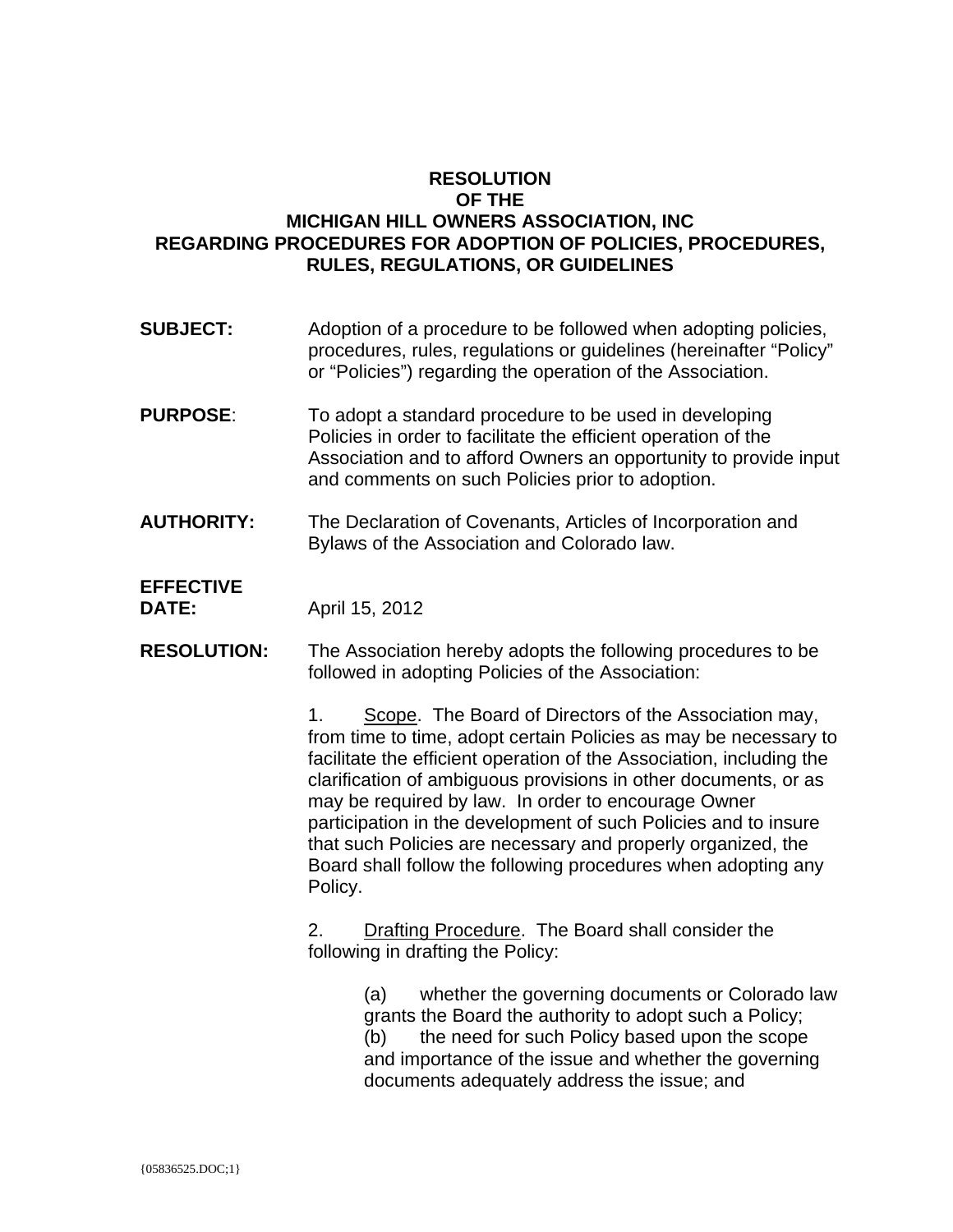(c) the immediate and long-term impact and implications of the Policy.

3. Notice and Comment. A copy of the proposed Policy shall be provided to all Owners or posted on the Association's website and Owners shall be allowed a minimum of thirty (30) days to provide comment and/or feedback on the proposed Policy.

4. Emergency. The Board may forego the notice and opportunity to comment in the event the Board determines in its sole discretion that providing notice and opportunity to comment is not practical given the emergency nature of such Policy.

5. Adoption Procedure. After the period for Owner comment expires, comments will be reviewed and summarized at a duly constituted meeting of the Board of Directors, before the Board takes a vote, the Board may adopt any Policy. Upon adoption of a Policy, the Policy or notice of such Policy (including the effective date) shall be provided to all Owners by any reasonable method as determined by the sole discretion of the Board, including but not limited to posting on the Association's website.

6. Policy Book. The Board of Directors shall keep copies of any and all adopted Policies in a book designated as a Policy Book. The Board of Directors may further categorize Policies, Procedures, Rules and Regulations, Resolutions and Guidelines but shall not be required to do so.

7. Definitions. Unless otherwise defined in this Resolution, words initially capitalized or terms defined in the Declaration of Covenants shall have the same meaning herein.

8. Supplement to Law. The provisions of this Resolution shall be in addition to and in supplement of the terms and provisions of the Declaration of Covenants and the law of the State of Colorado governing the Project.

9. Deviations. In the event of emergencies or in the event the Board of Directors, in good faith, fails to fully comply with the above policy, such action taken will not invalidate the policy.